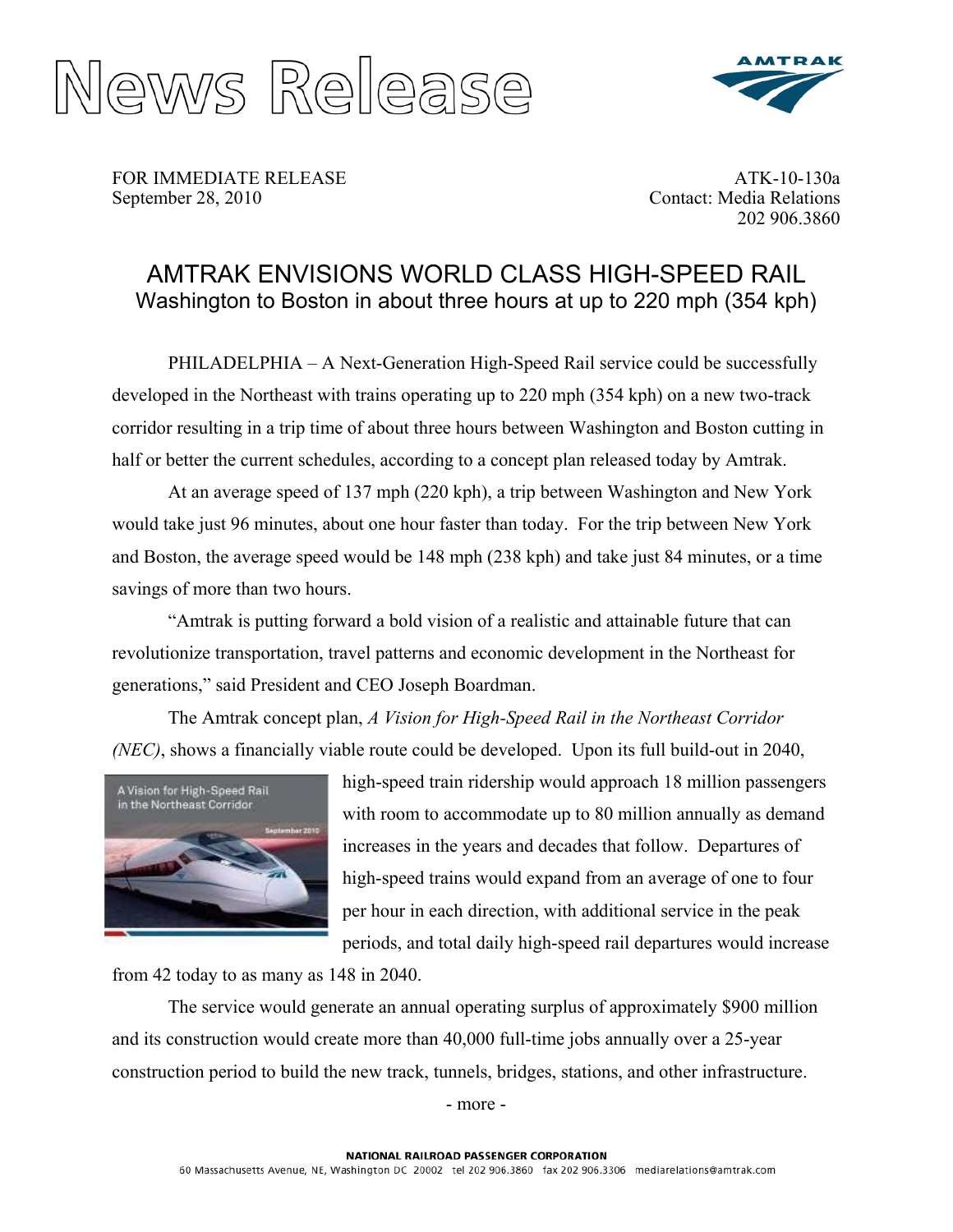More than 120,000 permanent jobs in improved economic productivity along the corridor and in rail operations are predicted by 2040.

In addition to significant travel time savings between major cities, tremendous mobility improvements would come with environmental, energy and congestion mitigation benefits. The new transportation capacity obtained with this investment will allow a larger share of the intercity travel market to be via high-speed rail, strengthening sustainable, energy-efficient development in the corridor's metropolitan areas.

"Amtrak's plan to modernize the Northeast Corridor and make it a truly high speed rail line is the type of innovative thinking we need to get cars off the road, decrease pollution and put people to work improving America's infrastructure," stated Senator Frank Lautenberg (D-N.J.). "I applaud the plan and pledge to work with Amtrak to improve the Northeast Corridor and make America a leader in high speed rail."

"Amtrak's High Speed Rail plan will create jobs, cut pollution and help us move towards a modern and reliable transportation system network in the Northeast," said Senator John Kerry (D-Mass.). "As countries around the world continue to build out their transportation systems, we cannot afford to fall further behind. This is an important down payment on the massive commitment necessary to bridge our infrastructure gap."

With an investment of \$4.7 billion annually over 25 years, a major national transportation asset would be built to support the growth and competitive position of the Northeast region. Its population, economic densities and growing intercity travel demand make it one of the premier "mega-regions" of the world, and an ideal market for world-class high-speed passenger rail service.

"The results show the concept of a world-class high-speed rail service would help relieve congestion across all modes of transportation, spur jobs creation and economic productivity, reduce carbon emissions and improve the quality of the environment," said Al Engel, incoming Amtrak Vice President for High-Speed Rail.

The specific high-speed alignment, stations, maintenance yards and other facilities that were analyzed in the report represent only one of a wide range of possible network and service configurations that could be developed. The analyzed concepts reflect the study's underlying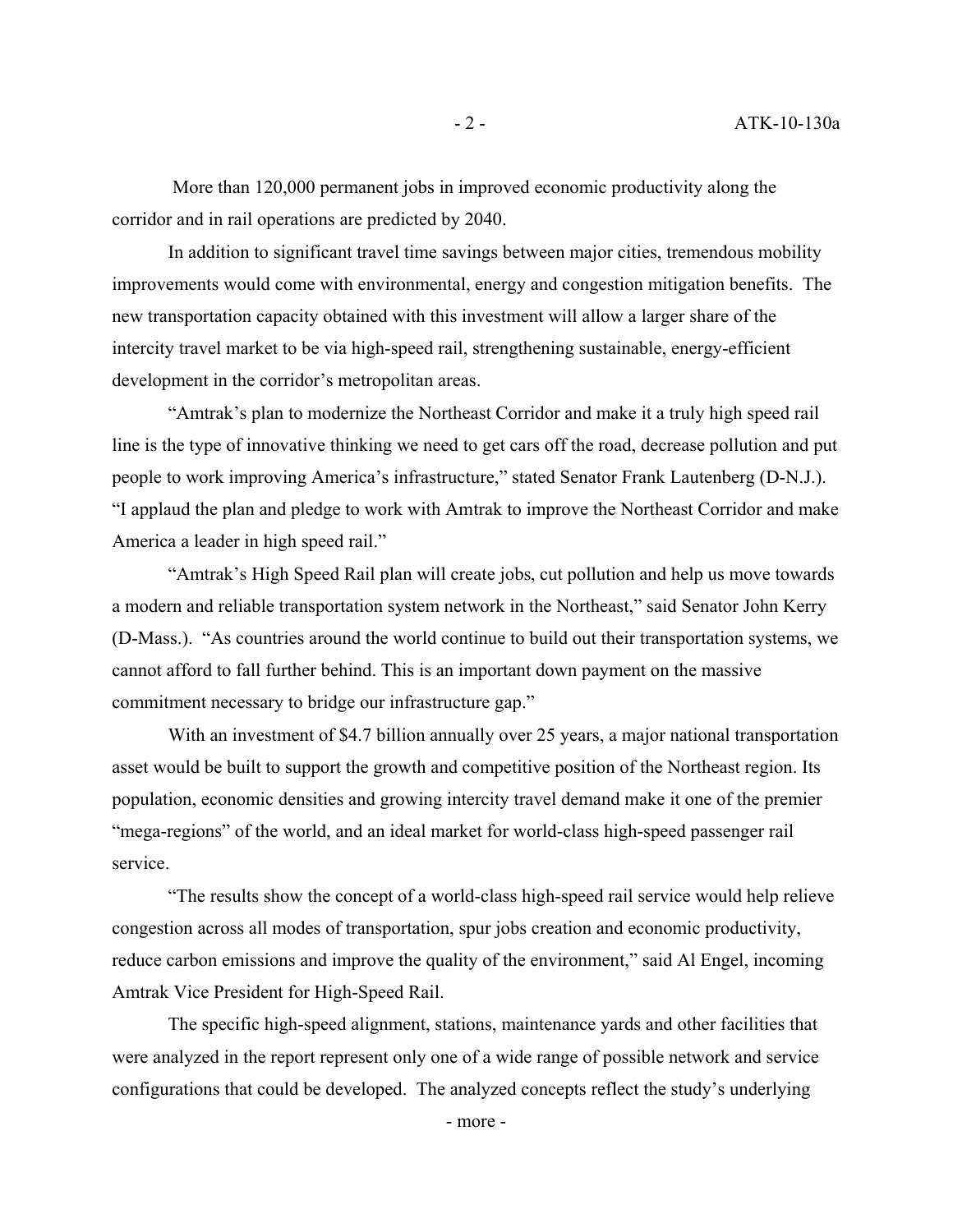underlying goals (i.e., aggressive travel time savings, station locations in downtown areas) and detailed preliminary planning and engineering assessments. These concepts would undergo numerous revisions, refinements and changes under more detailed study, and other concepts with different alignments would likely be further reviewed at that time.

As America's intercity passenger rail service provider and its only high-speed rail operator, Amtrak has a vital, leading and necessary role to play in expanding and operating highspeed rail service. Just as leading countries throughout Europe and Asia are expanding existing high-speed rail networks and developing new systems, Next-Generation High-Speed Rail must be part of a balanced transportation future in major travel corridors across the U.S.

An *NEC Infrastructure Master Plan* issued earlier this year predicted that the capacity gains achieved within the current NEC "footprint" would be maxed out by 2030. The Next-Generation High-Speed Rail system will provide the necessary new capacity to meet growing demand well beyond 2030. By operating the highest-speed trains on the new infrastructure, capacity on the existing NEC would become available for additional commuter and conventional intercity passenger trains as well as for freight operations.

A copy of the report is **available** on Amtrak.com.

#### **About Amtrak**

As the nation's intercity passenger rail operator, Amtrak connects America in safer, greener healthier ways. Last fiscal year (FY 2009), the railroad carried 27.2 million passengers, making it the second-best year in the company's history. With 21,000 route miles in 46 states, the District of Columbia and three Canadian provinces, Amtrak operates more than 300 trains each day—at speeds up to 150 mph (241 kph)—to more than 500 destinations. Amtrak also is the partner of choice for state-supported corridor services in 15 states and for several commuter rail agencies. Visit [Amtrak.com](http://www.amtrak.com/servlet/ContentServer?pagename=Amtrak/HomePage) or call 800-USA-RAIL for schedules, fares and more information.

# (presentation materials attached) #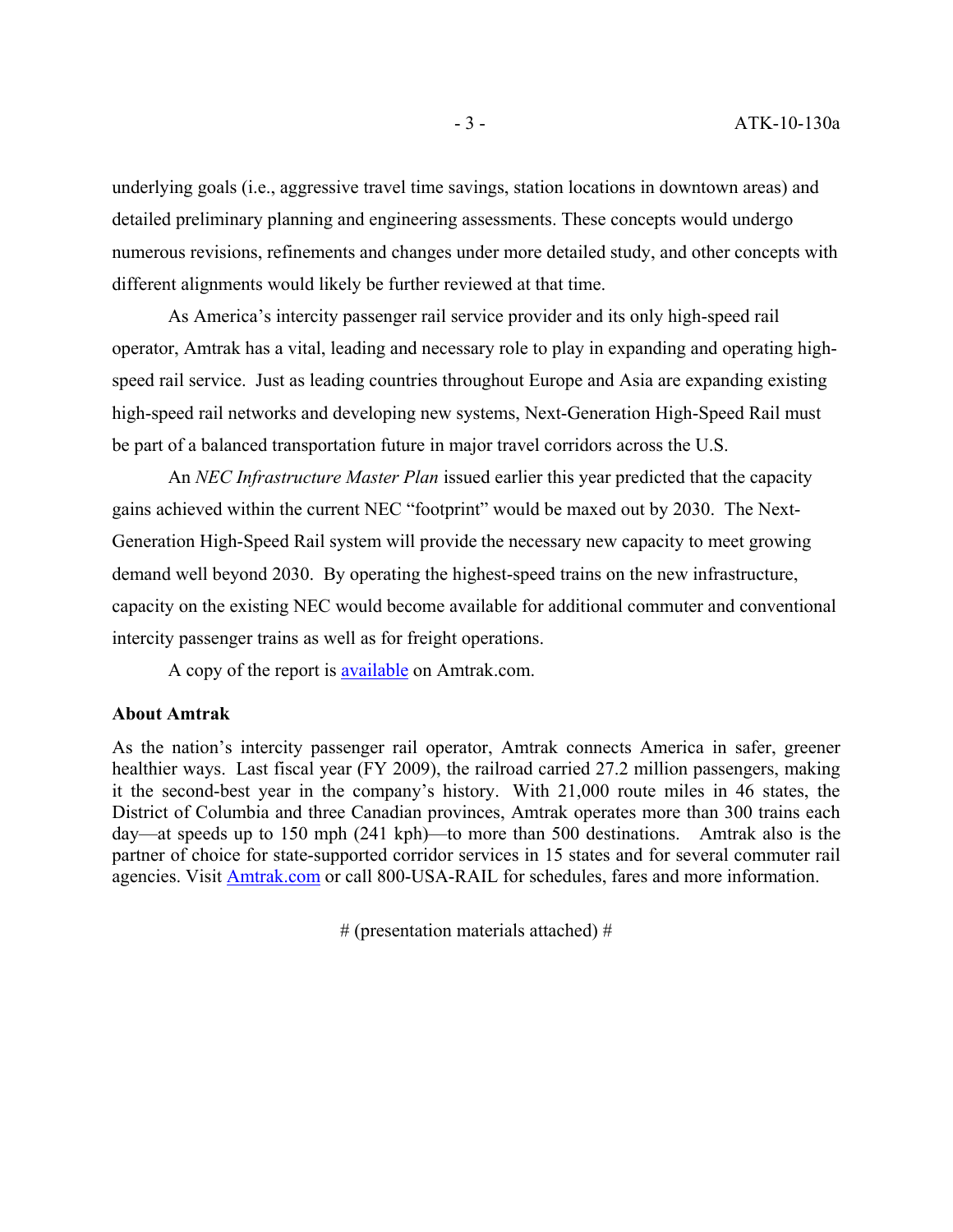**Travel Times, Service Levels and Average Speeds** 



### **Service Departures (Each Direction) - 2040 Service Plan**

|               | <b>Current</b> | <b>Next-Gen HSR</b> |
|---------------|----------------|---------------------|
| <b>Hourly</b> |                | $3 - 4$             |
| <b>Daily</b>  | $10 - 15$      | 53-73               |

<sup>1</sup> Range reflects different frequency among stations

### **Speeds Under Current and 2040 Super Express**

|                  | Average <sup>1</sup>                   |                                            | <b>Maximum</b>                         |                                            |
|------------------|----------------------------------------|--------------------------------------------|----------------------------------------|--------------------------------------------|
|                  | <b>Current</b><br>(Acela)<br>mph (kph) | <b>Next-Gen</b><br><b>HSR</b><br>mph (kph) | <b>Current</b><br>(Acela)<br>mph (kph) | <b>Next-Gen</b><br><b>HSR</b><br>mph (kph) |
| <b>NYC - BOS</b> | 65 (105)                               | 148 (238)                                  | 150(241)                               | 220 (354)                                  |
| NYC - DC         | 85 (137)                               | 137 (220)                                  | 135(217)                               | 220 (354)                                  |

<sup>1</sup> Includes running time plus stops at stations

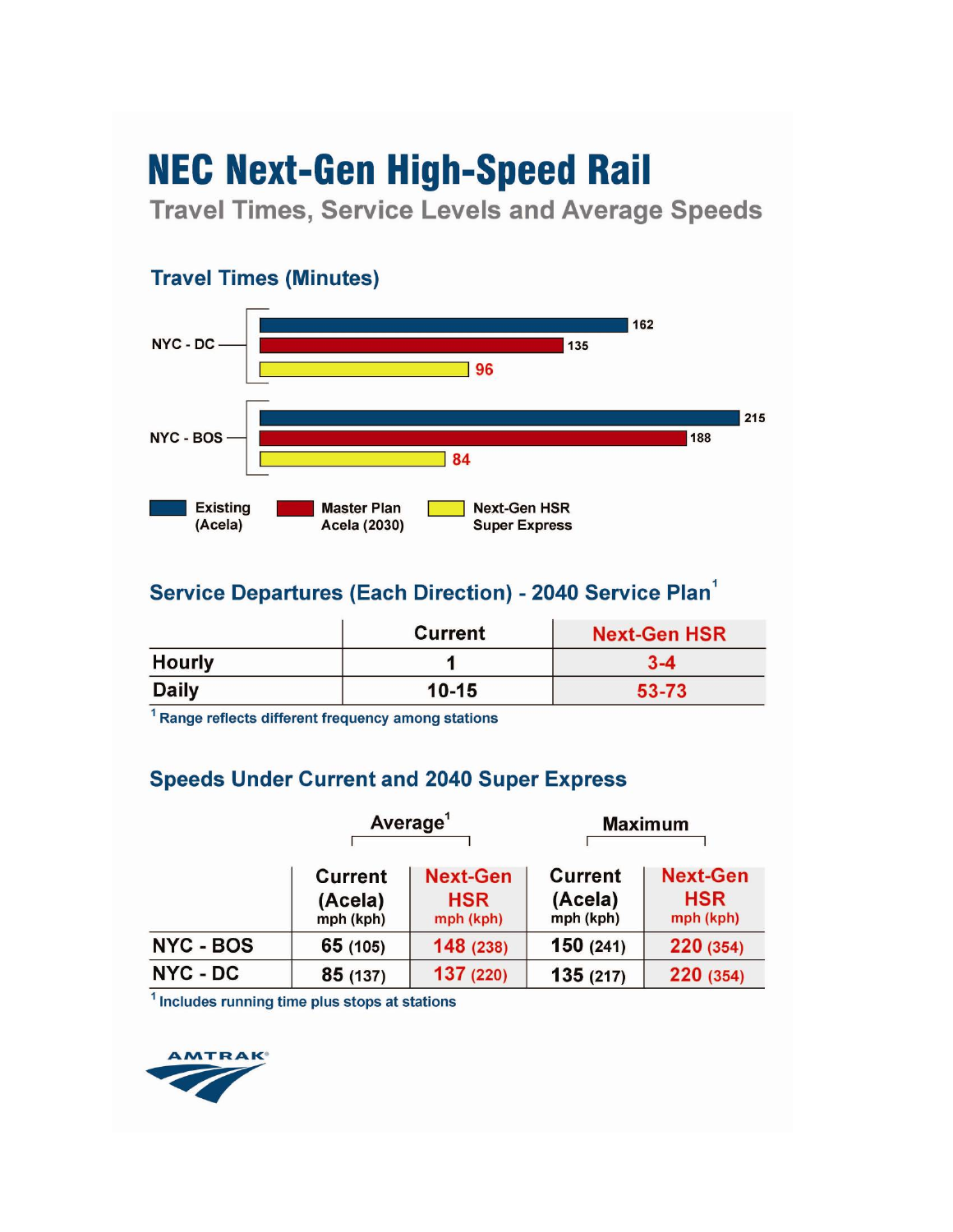**Analyzed Alignment** 



### **Comparison of Next-Gen HSR (2040) with International Corridors**

|                           | Length<br>miles (km) | <b>Max Speed</b><br>mph (kph) | <b>Travel Time</b><br>hrs |
|---------------------------|----------------------|-------------------------------|---------------------------|
| <b>NEC BOS to WAS</b>     | 426 (686)            | 220 (354)                     | 3:23                      |
| <b>Madrid to Seville</b>  | 293 (471)            | 200 (322)                     | 2:30                      |
| <b>Paris to Marseille</b> | 489 (783)            | 186 (300)                     | 3:00                      |
| <b>Tokyo to Osaka</b>     | 320 (515)            | 168 (270)                     | 2:30                      |





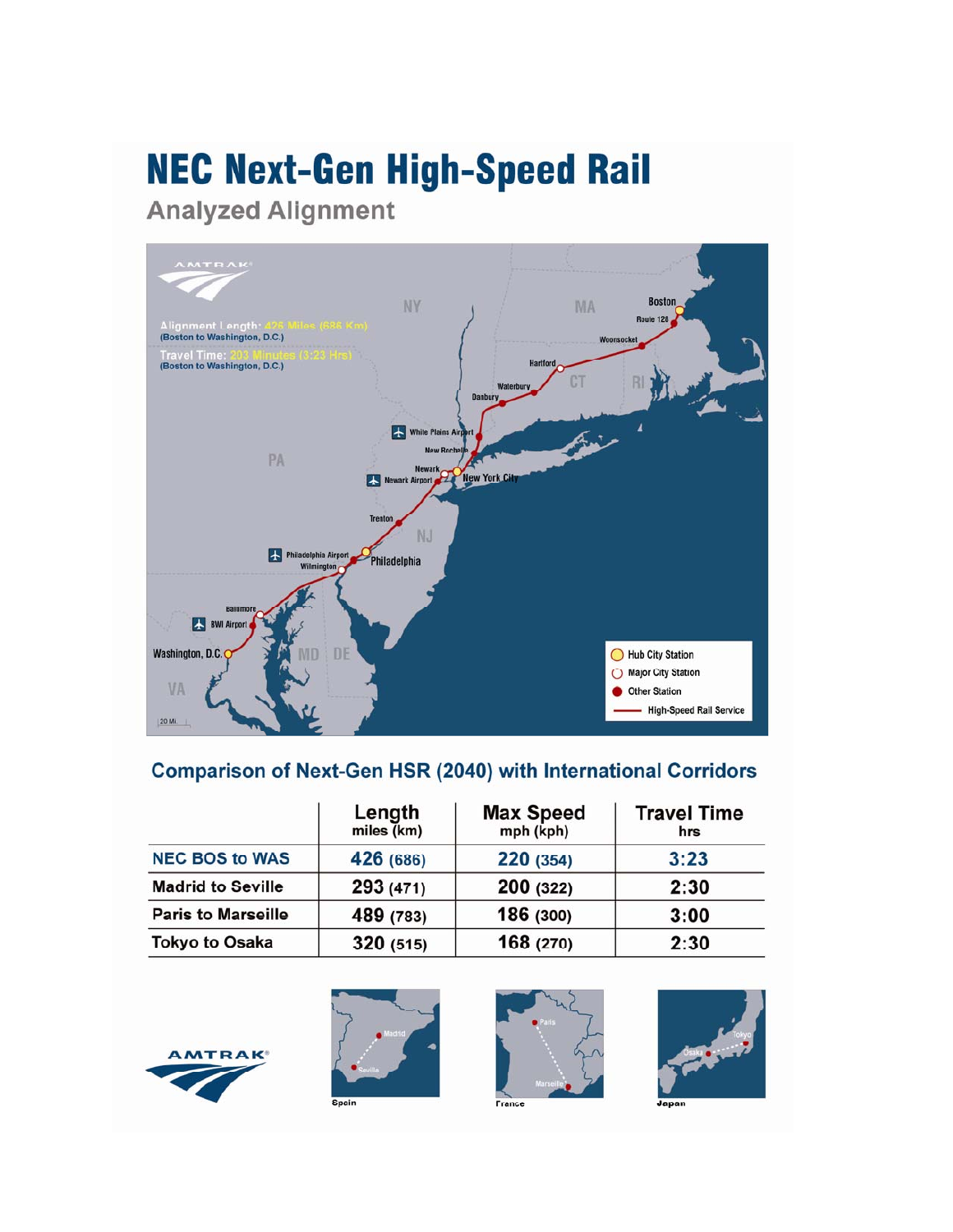### **NEC Next-Gen High-Speed Rail** Ridership

### **Annual NEC Ridership Under Master Plan** and Next-Gen HSR Plan (Millions)



### **Annual NEC Ridership by Service Category Under Master Plan and Next-Gen HSR Plan (Millions)**

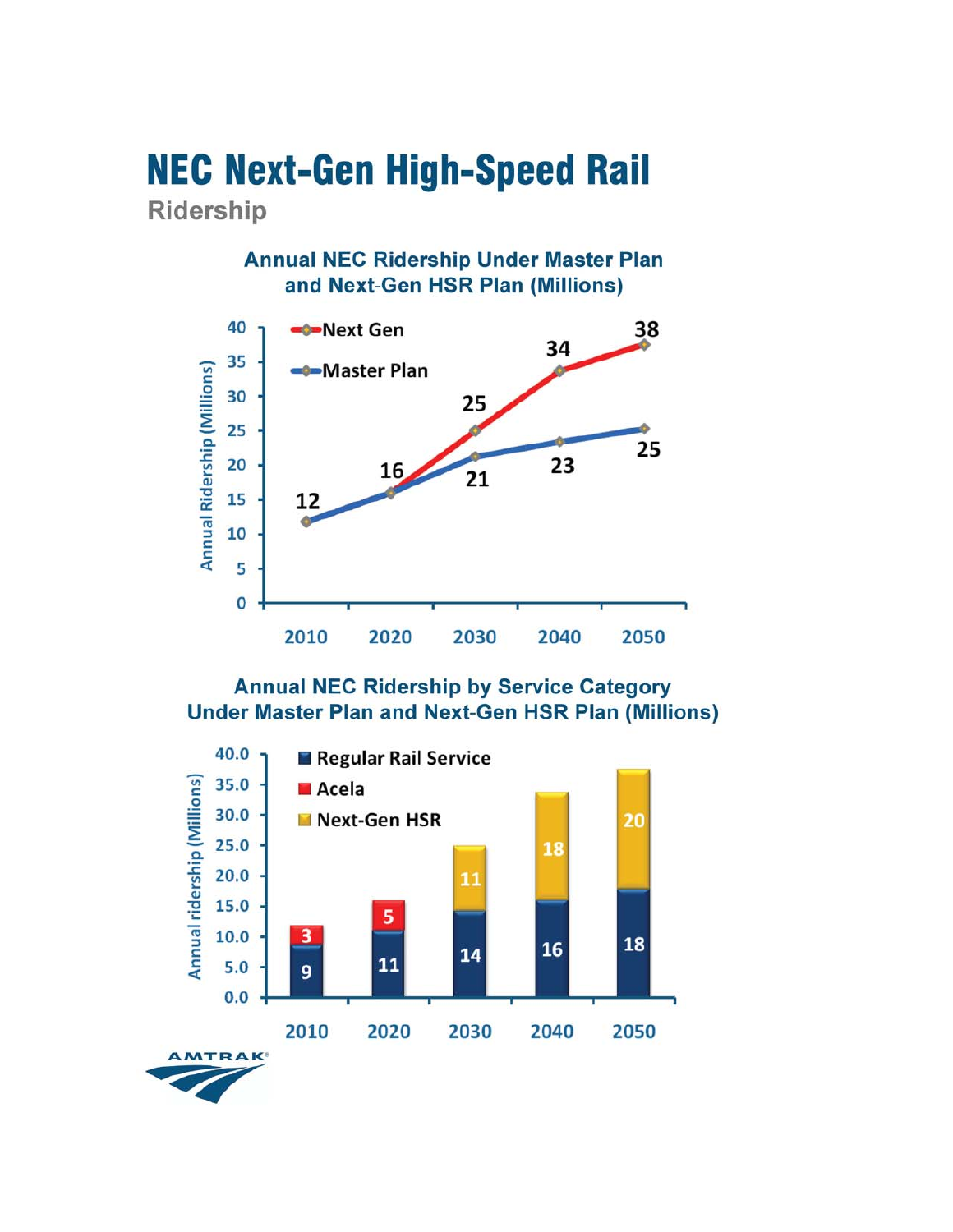**Ridership & Revenue** 

### **Source of Ridership (2040)**